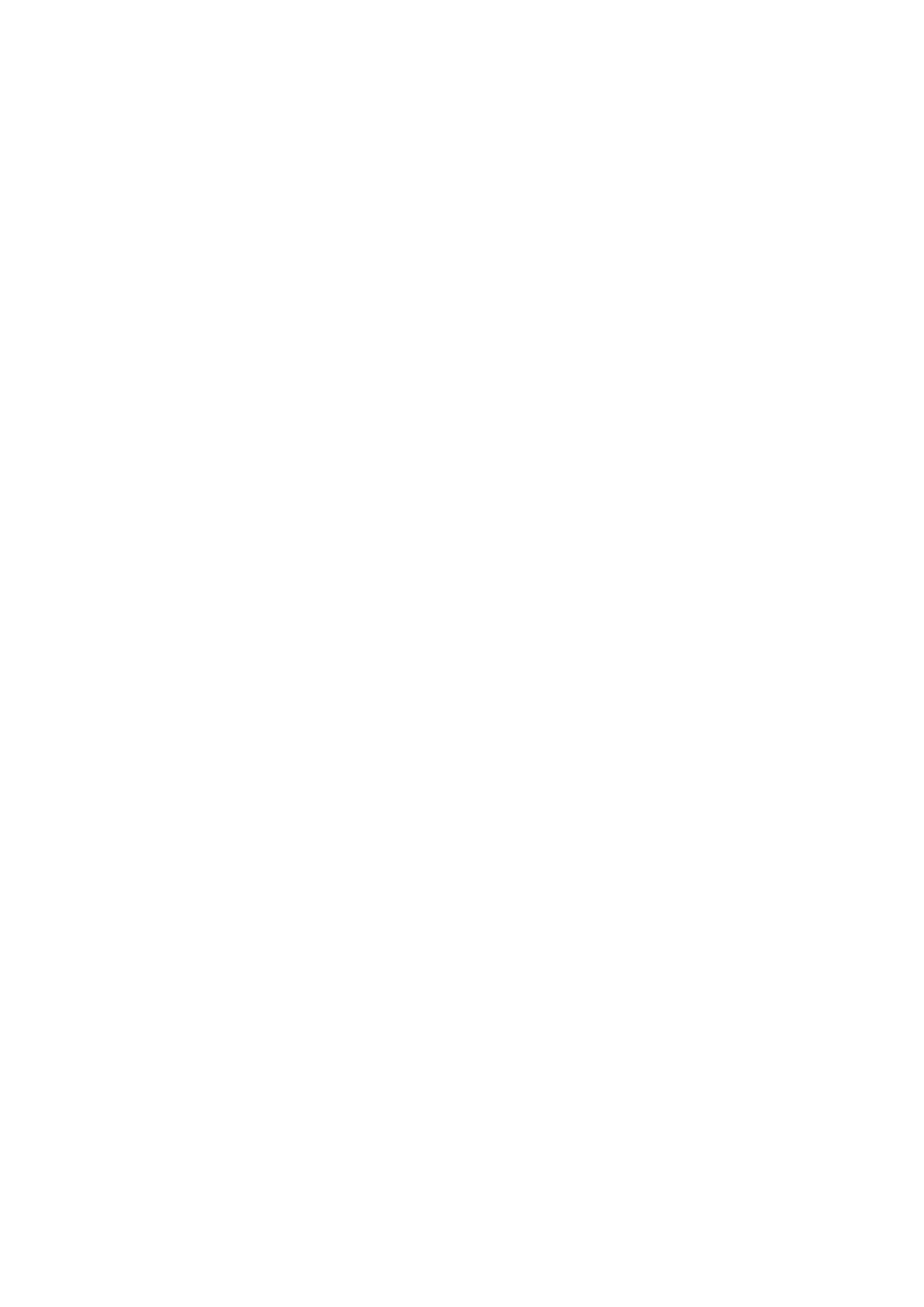## **Contents**

| 1                            |                                                        |                |
|------------------------------|--------------------------------------------------------|----------------|
| 2                            |                                                        |                |
| 3                            |                                                        |                |
| 4                            |                                                        |                |
| <b>Schedule 1—Amendments</b> |                                                        | 2              |
| Part 1-Innovation patents    |                                                        | 2              |
|                              | <b>Patents Regulations 1991</b>                        | 2              |
| Part 2-Crown use             |                                                        | 3              |
|                              | <b>Patents Regulations 1991</b>                        | 3              |
| Part 3—Compulsory licences   |                                                        | 4              |
|                              | <b>Patents Regulations 1991</b>                        | $\overline{4}$ |
| Part 4-Translations          |                                                        | 5              |
|                              | <b>Patents Regulations 1991</b>                        | 5              |
| Part 5—Delegation            |                                                        | 11             |
|                              | Designs Regulations 2004                               | 11             |
|                              | <b>Patents Regulations 1991</b>                        | 11             |
| Part 6-Fees                  |                                                        | 12             |
|                              | <b>Patents Regulations 1991</b>                        | 12             |
|                              | Part 7—Extension of time for acceptance                | 13             |
|                              | <b>Patents Regulations 1991</b>                        | 13             |
|                              | Part 8—Application, transitional and saving provisions | 14             |
|                              | <b>Patents Regulations 1991</b>                        | 14             |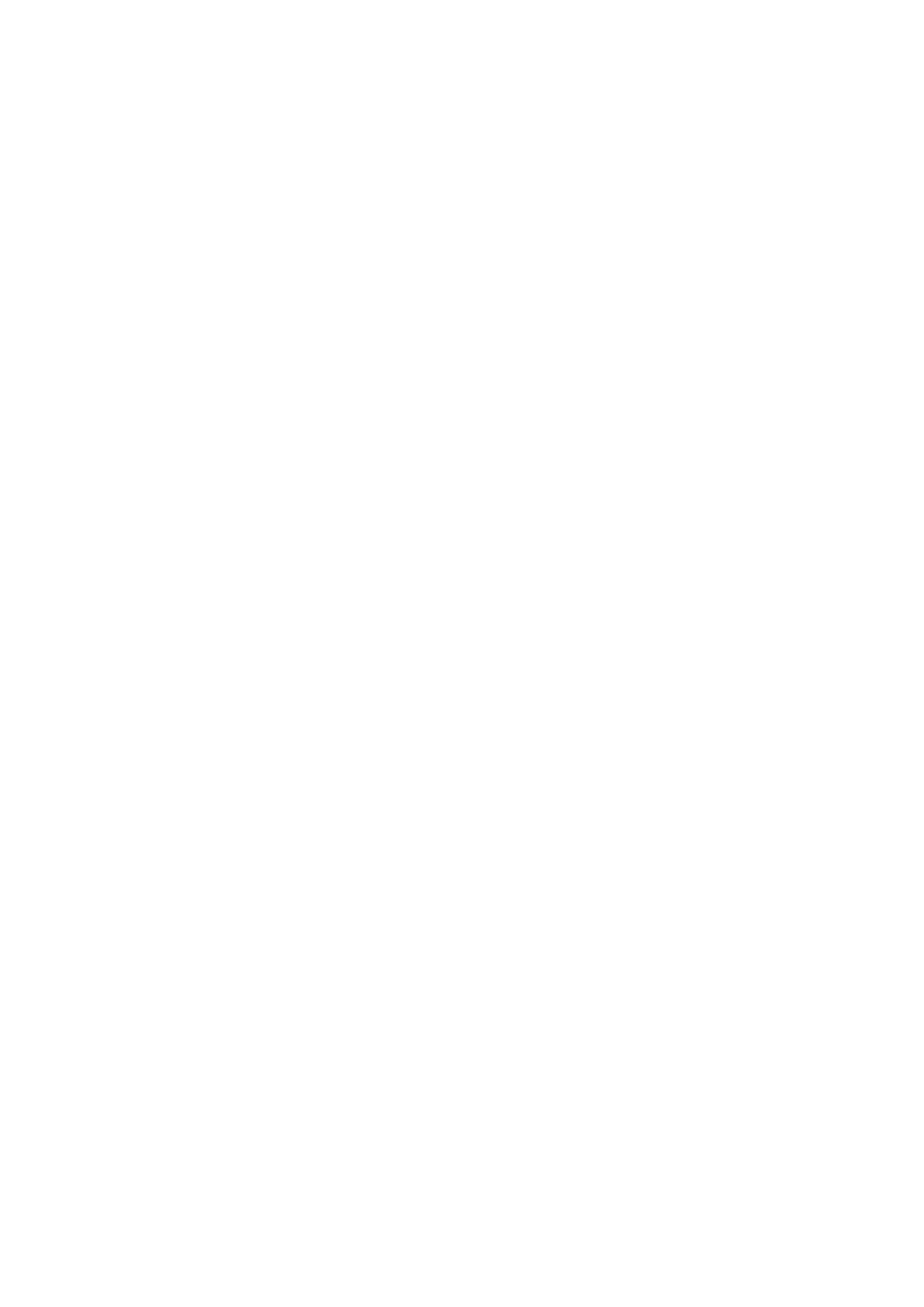#### **1 Name**

This instrument is the *Intellectual Property Laws Amendment (Productivity Commission Response Part 2 and Other Measures) Regulations 2018*.

#### **2 Commencement**

(1) Each provision of this instrument specified in column 1 of the table commences, or is taken to have commenced, in accordance with column 2 of the table. Any other statement in column 2 has effect according to its terms.

| <b>Commencement information</b>                                                                    |                                                                                                                                                                                     |                     |  |
|----------------------------------------------------------------------------------------------------|-------------------------------------------------------------------------------------------------------------------------------------------------------------------------------------|---------------------|--|
| Column 1                                                                                           | Column 2                                                                                                                                                                            | Column 3            |  |
| <b>Provisions</b>                                                                                  | Commencement                                                                                                                                                                        | <b>Date/Details</b> |  |
| 1. Sections 1 to 4 and<br>anything in this<br>instrument not<br>elsewhere covered by<br>this table | The day after this instrument is registered.                                                                                                                                        |                     |  |
| 2. Schedule 1, Part 1                                                                              | Immediately after Part 2 of Schedule 1 to the<br><b>Intellectual Property Laws Amendment</b><br>(Productivity Commission Response Part 2 and<br>Other Measures) Act 2018 commences. |                     |  |
| 3. Schedule 1, Parts 2<br>and 3                                                                    | The day after this instrument is registered.                                                                                                                                        |                     |  |
| 4. Schedule 1, Part 4                                                                              | Immediately after Schedule 8 to the Intellectual<br><b>Property Laws Amendment (Productivity</b><br>Commission Response Part 2 and Other Measures)<br>Act 2018 commences.           |                     |  |
| 5. Schedule 1, Parts 5<br>to $8$                                                                   | The day after this instrument is registered.                                                                                                                                        |                     |  |
| Note:                                                                                              | This table relates only to the provisions of this instrument as originally made. It will<br>not be amended to deal with any later amendments of this instrument.                    |                     |  |

(2) Any information in column 3 of the table is not part of this instrument. Information may be inserted in this column, or information in it may be edited, in any published version of this instrument.

#### **3 Authority**

- This instrument is made under the following:
	- (a) the *Designs Act 2003*;
	- (b) the *Patents Act 1990*.

#### **4 Schedules**

Each instrument that is specified in a Schedule to this instrument is amended or repealed as set out in the applicable items in the Schedule concerned, and any other item in a Schedule to this instrument has effect according to its terms.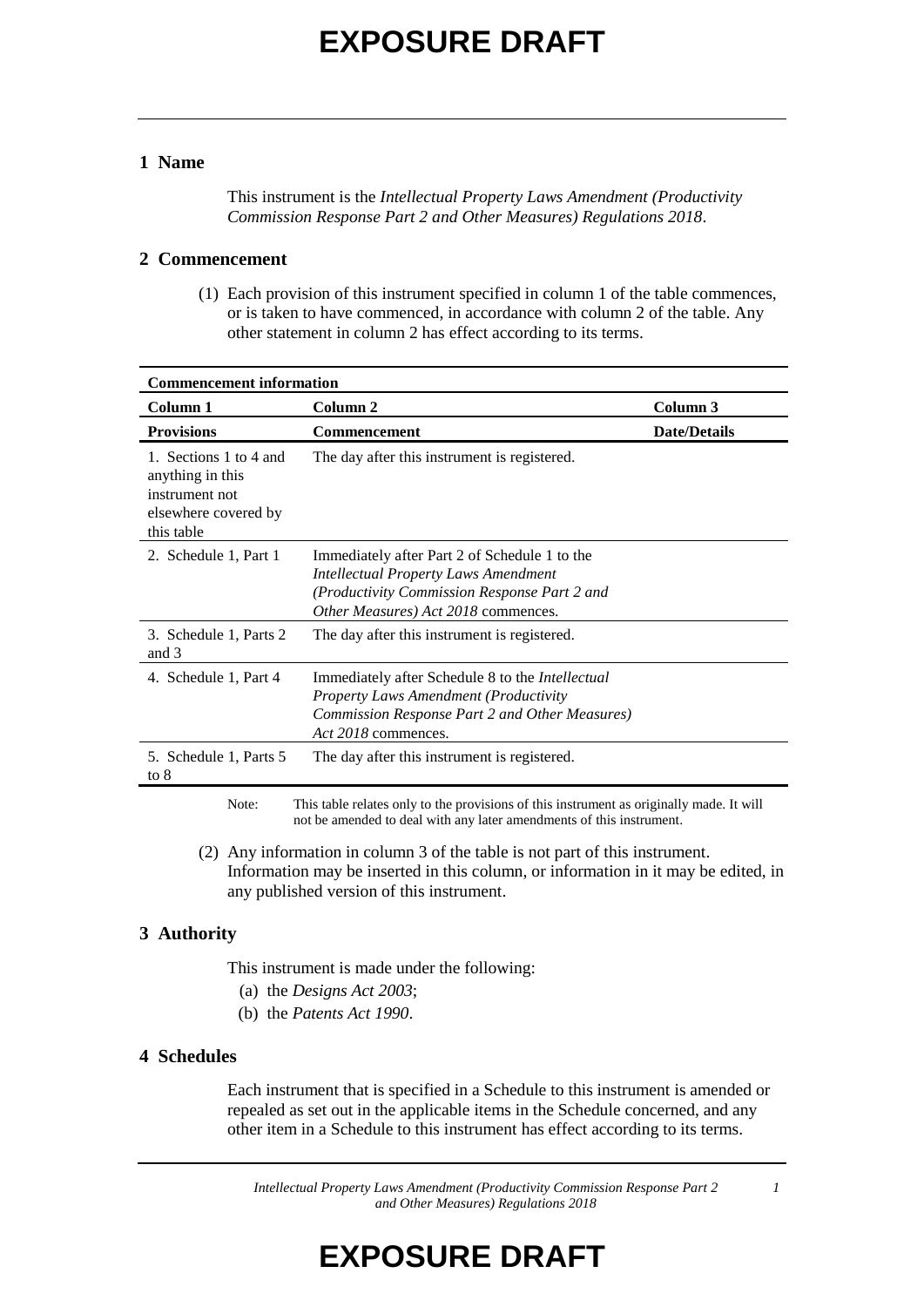## **Schedule 1—Amendments**

## **Part 1—Innovation patents**

### *Patents Regulations 1991*

#### **1 At the end of subregulation 3.2B(1)**

Add:

- (i) if the application was converted from an application for a standard patent to an application for an innovation patent—the request to amend the patent request to convert the application was filed on a day that is before the day the term of the innovation patent, if granted, would have expired;
- (j) if the application is a divisional application under section 79B of the Act the divisional application was filed on a day that is before the day the term of the innovation patent, if granted, would have expired;
- $(k)$  the requirement specified in subsection 52(3) of the Act.
- Note 1: Subsection 52(3) of the Act provides that it is a requirement of the formalities check that the date of the patent (if granted) would be a date before the day that subsection commences. Subsection 52(3) was inserted by the *Intellectual Property Laws Amendment (Productivity Commission Response Part 2 and Other Measures) Act 2018.*
- Note 2: For the date of the patent, see section 65 of the Act and regulation 6.3.

### **2 Subregulation 3.2B(2)**

Omit "or  $(h)$ ", substitute ",  $(h)$  or  $(k)$ ".

#### **3 At the end of regulation 10.2B**

#### Add:

- (8) An amendment of a patent request is not allowable if:
	- (a) the amendment would convert the patent application from an application for a standard patent to an application for an innovation patent; and
	- (b) the date of the patent (if granted) would be a date on or after the day this subregulation commences.
	- Note 1: This subregulation was inserted by the *Intellectual Property Laws Amendment (Productivity Commission Response Part 2 and Other Measures) Regulations 2018*.
	- Note 2: For the date of the patent, see section 65 of the Act and regulation 6.3.

#### **4 Before paragraph 22.11(4)(a)**

Insert:

- (aa) filing of a request for an amendment to convert an application from an application for a standard patent to an application for an innovation patent on a day that is on or after the day the term of the innovation patent, if granted, would have expired;
- (ab) filing of a divisional application under section 79B of the Act for an innovation patent on a day that is on or after the day the term of the innovation patent, if granted, would have expired;

*2 Intellectual Property Laws Amendment (Productivity Commission Response Part 2 and Other Measures) Regulations 2018*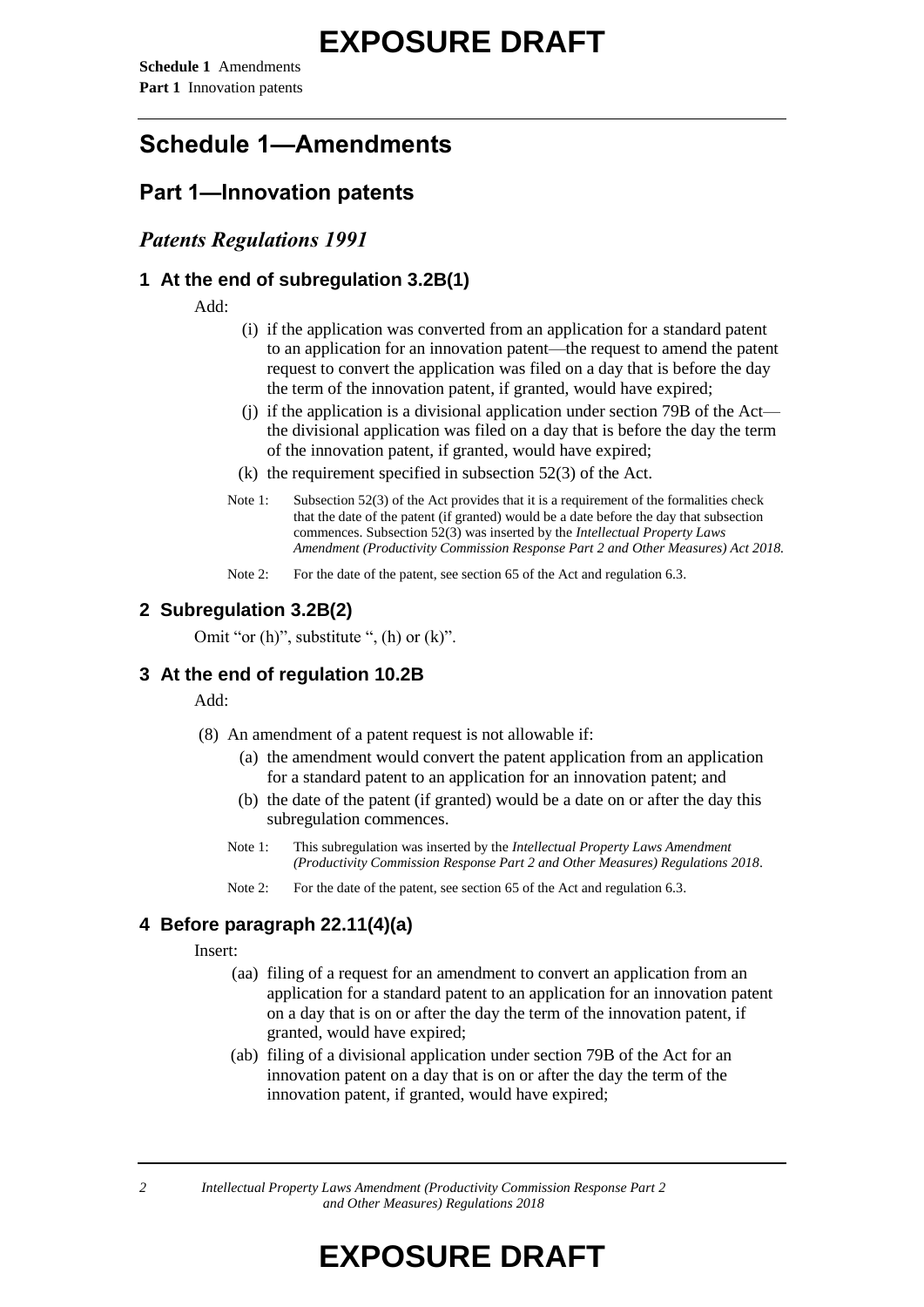## **Part 2—Crown use**

*Patents Regulations 1991*

### **5 Regulation 3.25E (heading)**

Repeal the heading, substitute:

#### **3.25E Grant of certification—exploitation for Crown purposes**

#### **6 Paragraph 3.25E(a)**

Repeal the paragraph, substitute:

(a) the person making the request is authorised by a relevant authority, under subparagraph  $160A(1)(b)(ii)$  of the Act, to exploit the invention for the services of the relevant authority; and

#### **7 Regulation 17.1**

Repeal the regulation.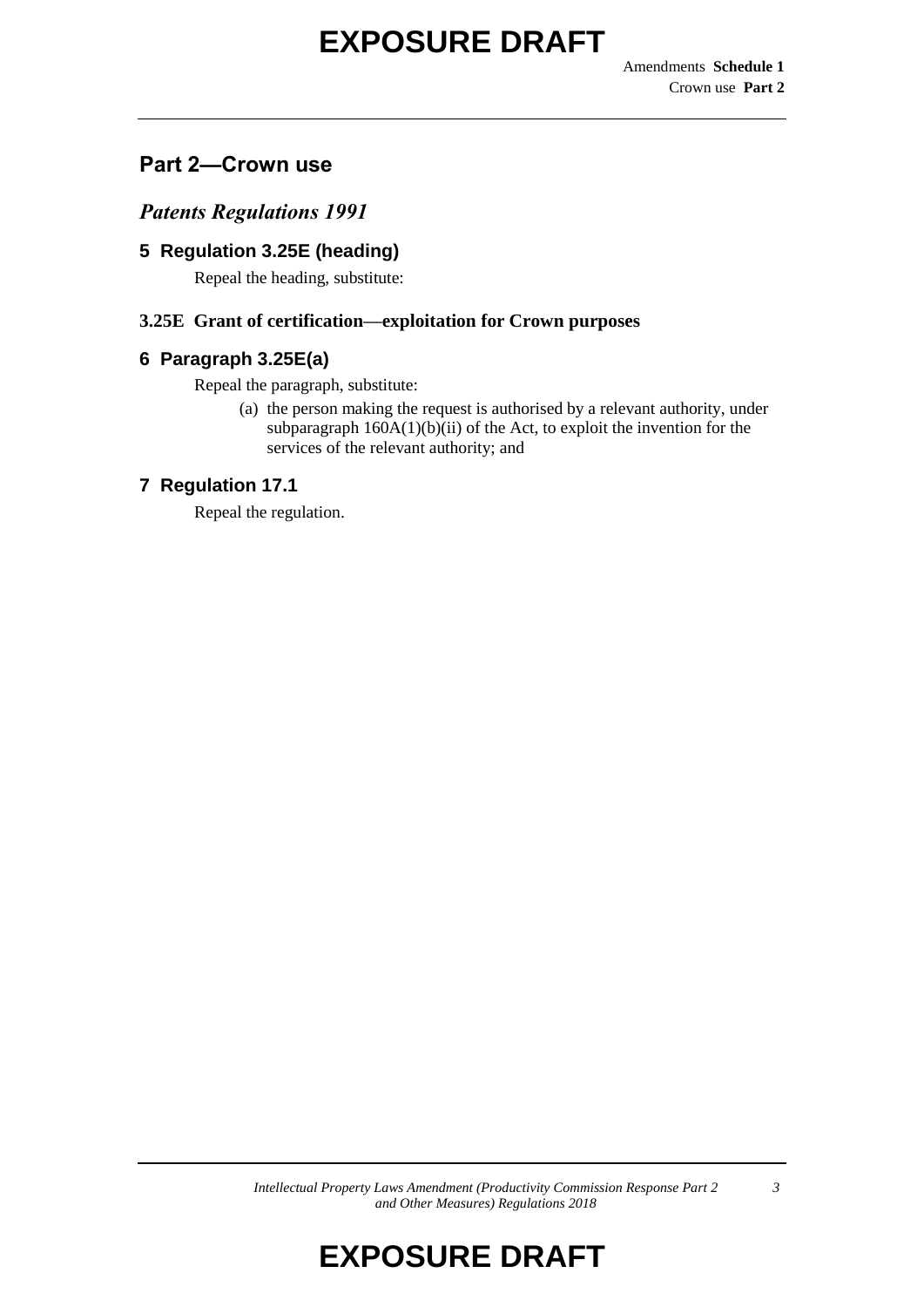**Schedule 1** Amendments **Part 3** Compulsory licences

## **Part 3—Compulsory licences**

## *Patents Regulations 1991*

### **8 Paragraph 3.25D(a)**

Omit "to work", substitute "to exploit".

## **9 Subparagraph 12.1(2)(a)(iv)**

Repeal the subparagraph, substitute:

(iv) if the applicant relies on the ground mentioned in paragraph  $133(2)(a)$ of the Act—facts supporting the making of the order, having regard to the matters mentioned in paragraphs  $133(3)(a)$ , (b) and (e) of the Act; and

*4 Intellectual Property Laws Amendment (Productivity Commission Response Part 2 and Other Measures) Regulations 2018*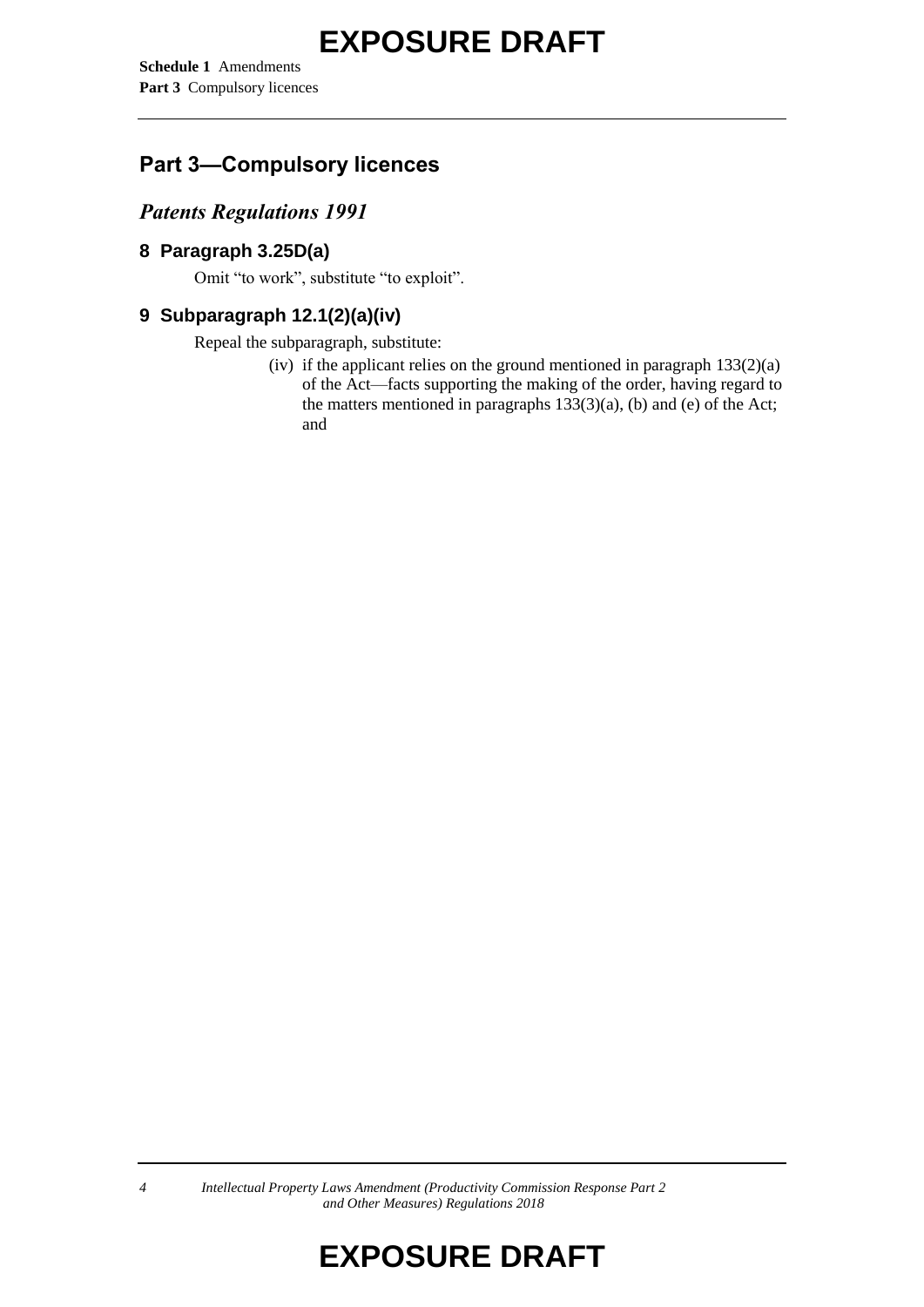## **Part 4—Translations**

## *Patents Regulations 1991*

### **10 Regulation 1.7**

Repeal the regulation.

## **11 Paragraph 2.7(b)**

Repeal the paragraph, substitute:

(b) if the document is not in English, a copy of a translation of the document into English; and

## **12 Subparagraph 3.1(2)(c)(iii)**

Omit "and a related certificate of verification".

## **13 Paragraph 3.2C(2)(aa)**

Omit "relates; and", substitute "relates.".

## **14 Paragraph 3.2C(2)(b)**

Repeal the paragraph.

## **15 Paragraph 3.2C(7)(a)**

Repeal the paragraph, substitute:

(a) a reference in this regulation to subsection 29A(5) of the Act is taken to be a reference to subsection 89(3) of the Act, as in force immediately before 15 April 2013; and

## **16 Subparagraph 3.5A(3)(b)(iii)**

Omit "together with a related certificate of verification".

### **17 Subparagraph 3.5AB(2)(b)(ii)**

Repeal the subparagraph, substitute:

(ii) if the application is not filed in English and has not been published in English under Article 21 of the PCT—a translation into English of the specification of the PCT application as filed (with or without any rectifications under Rule 91 of the PCT) has been filed; and

### **18 Subregulation 3.5AC(3)**

Omit "If", substitute "Subject to subregulation (3A), if".

### **19 After subregulation 3.5AC(3)**

Insert:

*Translation of Article 19 amendment into English*

(3A) If:

(a) a PCT application was amended under Article 19 of the PCT; and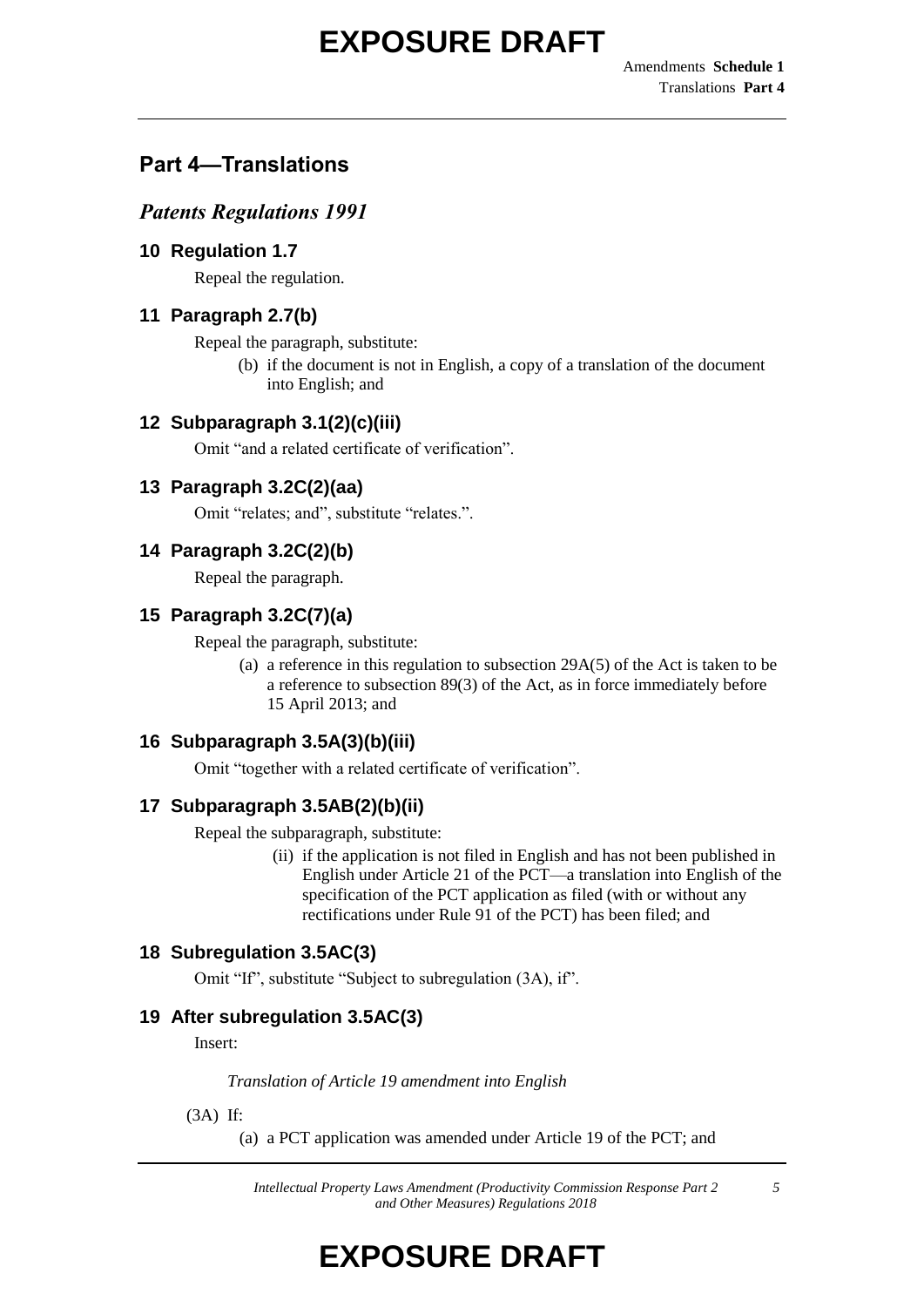- (b) the application was amended before the applicant met the requirements of subsection 29A(5) of the Act; and
- (c) the amendment has not been published in English under Article 21 of the PCT; and
- (d) a translation of the amendment into English is filed no later than when the applicant meets the requirements of subsection 29A(5) of the Act;

the description, drawings and claims contained in the application are taken to have been amended on the day the translation of the amendment into English was filed.

#### **20 Subregulation 3.5AC(5)**

Omit "If", substitute "Subject to subregulation (5A) and (6), if".

#### **21 After subregulation 3.5AC(5)**

Insert:

*Translation of Article 34 amendment into English*

#### (5A) If:

- (a) a PCT application in respect of which Australia has been elected under Chapter II of the PCT has been amended under Article 34 of the PCT; and
- (b) an international preliminary examination report is established before the applicant meets the requirements of subsection 29A(5) of the Act; and
- (c) the amendment has not been published in English under Article 21 of the PCT; and
- (d) a translation of the amendment into English is filed no later than when the applicant meets the requirements of subsection 29A(5) of the Act;

the description, drawings and claims contained in the application are taken to have been amended on the day the translation of the amendment into English was filed.

#### **22 At the end of regulation 3.5AC**

Add:

*Correction of incorrect translations*

- (8) If the applicant for a PCT application becomes aware of an error or omission in the translation of an amendment mentioned in subregulation (3A) or (5A), the applicant may file a corrected translation of the amendment.
- (9) If the Commissioner becomes aware of an error or omission in the translation of an amendment mentioned in subregulation (3A) or (5A), the Commissioner may, by notification to the applicant, require the applicant to file a corrected translation of the amendment.
- (10) If an applicant is given a notification under subregulation (9), the applicant must comply with the notification within 2 months after the day the notification is given.
- (11) For the purposes of paragraph  $142(2)(f)$  of the Act, a PCT application lapses if:

*6 Intellectual Property Laws Amendment (Productivity Commission Response Part 2 and Other Measures) Regulations 2018*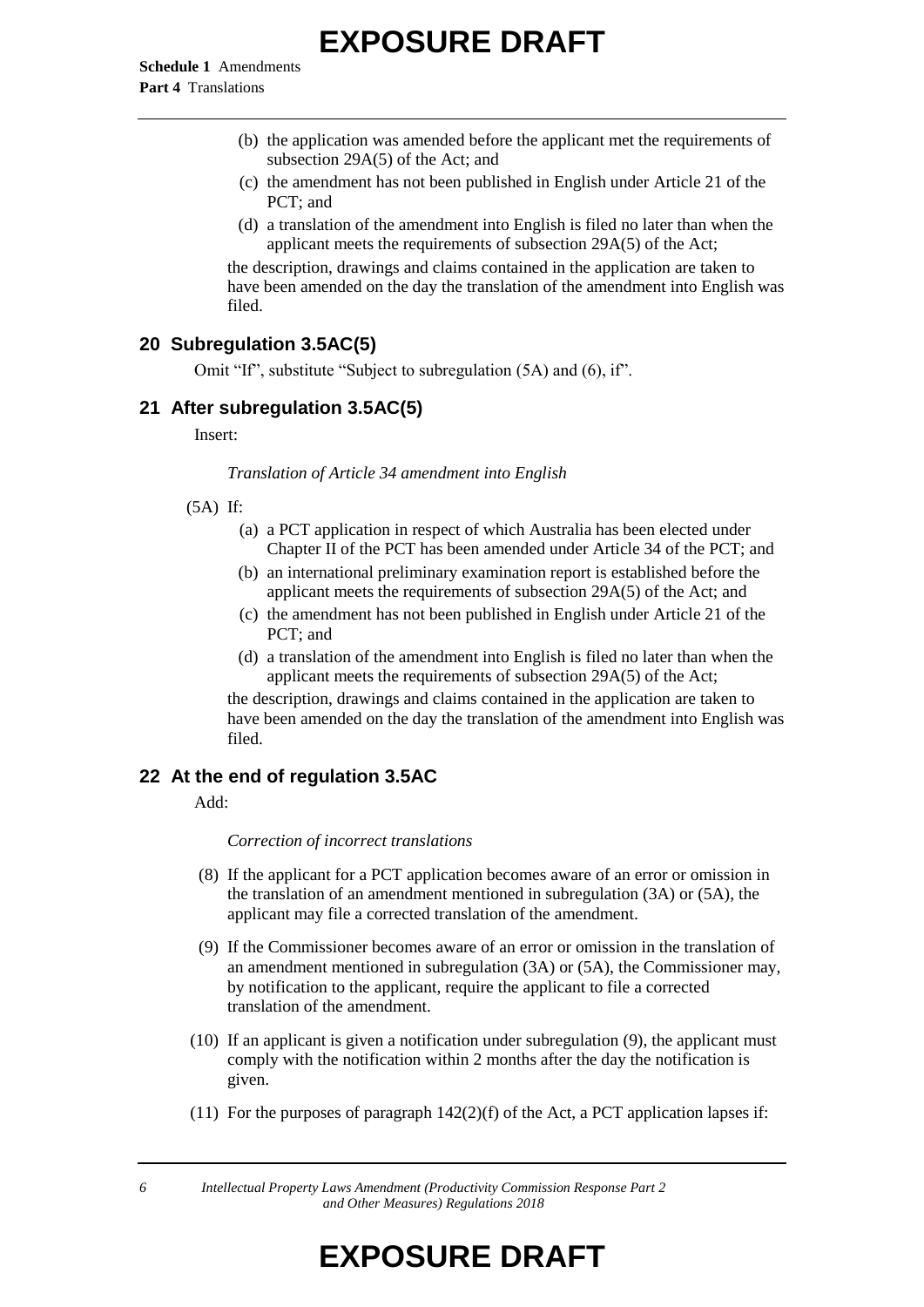- (a) the applicant for the PCT application is given a notification under subregulation (10); and
- (b) the applicant does not comply with the notification within the period required by subregulation (10).

*Effect of corrections*

(12) The filing of a corrected translation of an amendment of a PCT application in accordance with this regulation is not an amendment for the purposes of subsection 29A(3) of the Act.

#### **23 After subregulation 3.5AF(2)**

#### Insert:

*Translations not published under Article 21 of PCT*

- (2A) Subregulations (2B), (2C) and (2D) apply if:
	- (a) a PCT application is not filed in English; and
	- (b) the PCT application has not been published in English under Article 21 of the PCT.
- (2B) For the purposes of paragraph  $29A(5)(a)$  of the Act, the requirement to file a translation of the PCT application into English is met if the applicant files a translation into English of the specification of the PCT application as filed (with or without any rectifications under Rule 91 of the PCT).

*Correction of incorrect translations*

- (2C) If the applicant for the PCT application becomes aware of an error or omission in the translation of the specification, the applicant may file a corrected translation of the specification.
- (2D) If the Commissioner becomes aware of an error or omission in the translation of the specification, the Commissioner may, by notification to the applicant, require the applicant to file a corrected translation of the specification.
- (2E) If an applicant is given a notification under subregulation (2D), the applicant must comply with the notification within 2 months after the day the notification is given.
- (2F) For the purposes of paragraph  $142(2)(f)$  of the Act, a PCT application lapses if:
	- (a) the applicant for the PCT application is given a notification under subregulation (2E); and
	- (b) the applicant does not comply with the notification within the period required by subregulation (2E).

#### *Effect of corrections*

(2G) An error or omission in a translation of a specification of a PCT application, or the filing of a corrected translation of a specification of a PCT application, does not have the effect that the requirements of subsection 29A(5) of the Act have not been met in relation to the application.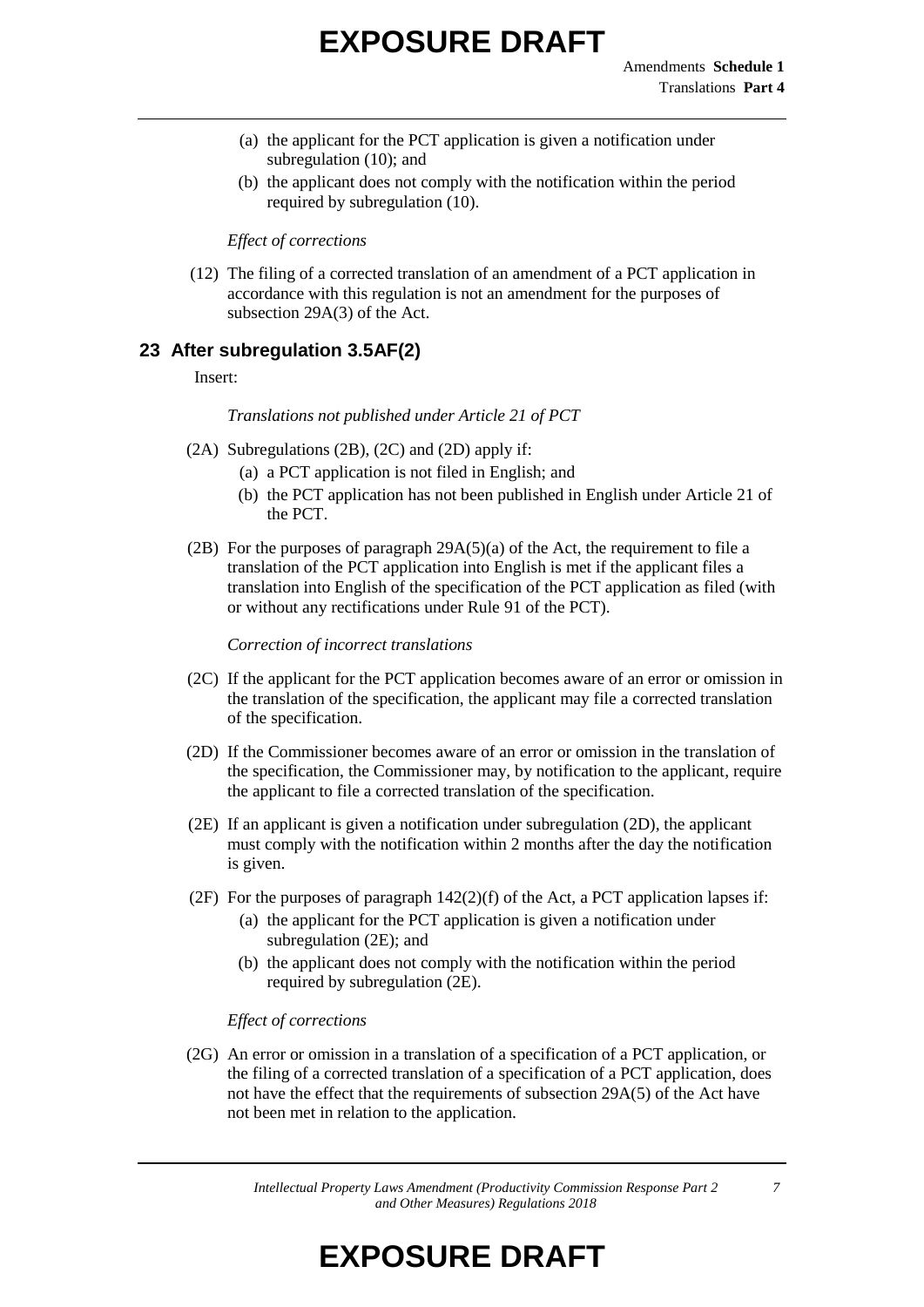**Schedule 1** Amendments **Part 4** Translations

> (2H) The filing of a corrected translation of a specification of a PCT application in accordance with this regulation is not an amendment for the purposes of subsection 29A(3) of the Act.

#### **24 Subregulation 3.5AF(4)**

Omit "this regulation", substitute "subregulations (1) and (3)".

#### **25 Paragraph 3.14D(1)(e)**

Omit "and a certificate of verification of the translation".

#### **26 Paragraph 3.23(1)(c)**

Omit "and a related certificate of verification".

#### **27 Paragraph 9.2(3)(b)**

Omit "and a related certificate of verification".

#### **28 Paragraph 13.4(1)(b)**

Repeal the paragraph, substitute:

- (b) if examination is requested on or after 15 April 2013 and paragraph (c) does not apply—12 months from the date of the first report (if any) under section 45 of the Act;
- $(c)$  if:
	- (i) examination is requested on or after 15 April 2013; and
	- (ii) the applicant is notified under subregulation  $3.5AC(9)$  or  $3.5AF(2D)$ in relation to the application; and
	- (iii) the applicant complies with the notification within the period required by the relevant subregulation;

14 months from the date of the first report (if any) under section 45 of the Act;

#### **29 Subparagraph 22.15(3)(b)(ii)**

Repeal the subparagraph, substitute:

(ii) if required by regulation 22.15A—a related certificate of verification.

#### **30 After regulation 22.15**

Insert:

#### **22.15A Certificate of verification**

- (1) This regulation applies if:
	- (a) a translation of a document into English is filed; and
	- (b) the Commissioner reasonably believes that the translation does not accurately reflect the contents of the document.
- (2) The Commissioner may, by notification given to the person who filed the document, require the person to file a certificate of verification for the translation within 2 months after the day the notification is given to the person, or such longer period as the Commissioner allows.

*8 Intellectual Property Laws Amendment (Productivity Commission Response Part 2 and Other Measures) Regulations 2018*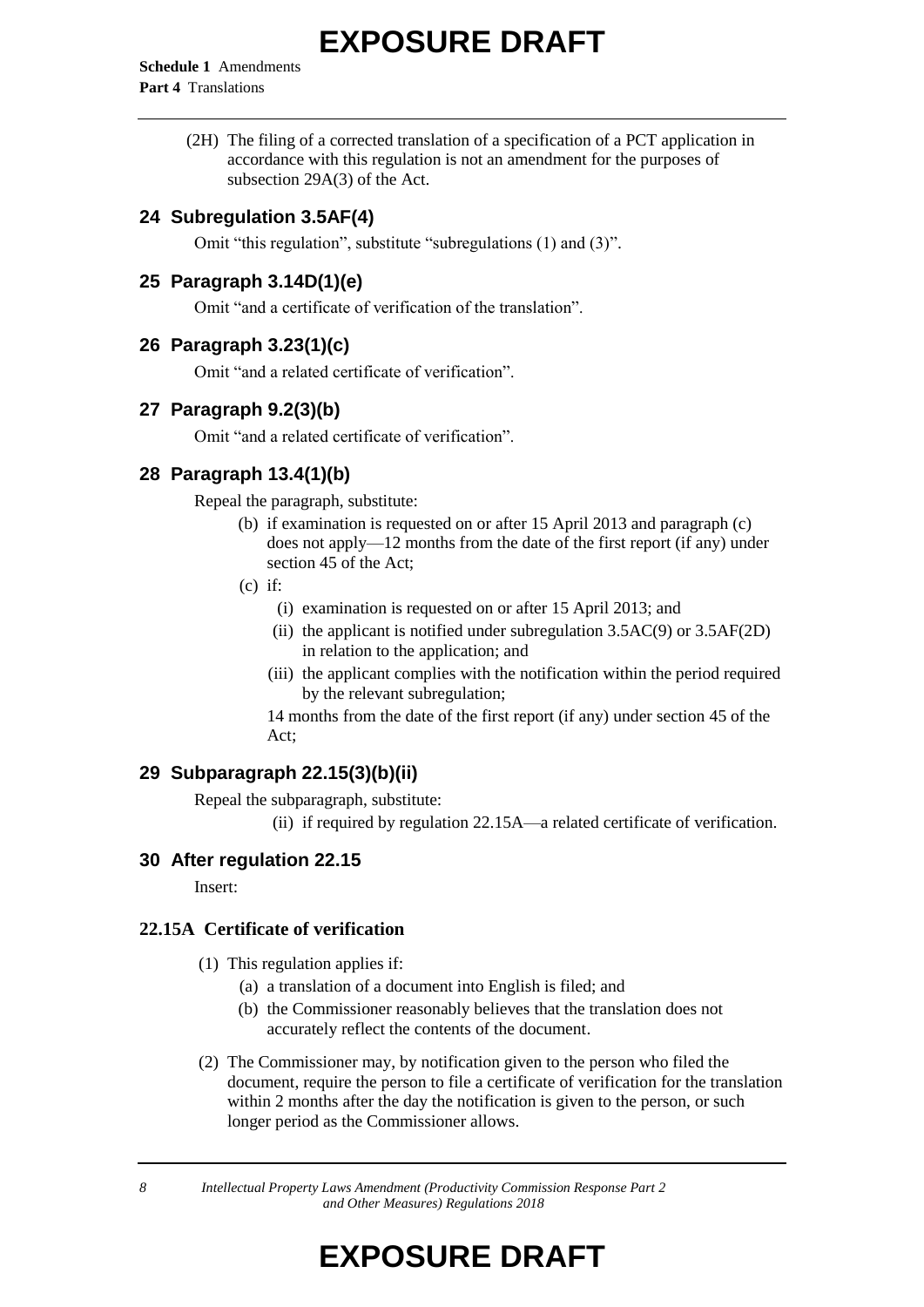#### (3) If:

- (a) the notification is given in relation to an application for a standard patent; and
- (b) the person to whom the notification is given is the applicant for the standard patent; and
- (c) the person does not comply with the notification within the period specified in subregulation (2); and
- (d) the application for the standard patent has not been accepted;

the application for the standard patent lapses at the end of that period.

- (4) If an application lapses under subregulation (3), the Commissioner must:
	- (a) advertise that fact in the *Official Journal*; and
	- (b) notify the applicant that the application has lapsed.
- (5) If:
	- (a) the notification is given in relation to a translation filed as part of a notice of an assertion under subsection 27(1) or 28(1) of the Act; and
	- (b) the person to whom the notification is given does not comply with the notification within the period specified in subregulation (2);

the Commissioner may take that fact into account in deciding how much weight (if any) to give to the notice of the assertion.

- (6) If:
	- (a) the notification is given in relation to a translation filed as part of a request for re-examination of a complete specification; and
	- (b) the person to whom the notification is given does not comply with the notification within the period specified in subregulation (2);

the Commissioner may decide not to re-examine the complete specification.

- (7) If:
	- (a) the notification is given in relation to a translation of any other document; and
	- (b) the person to whom the notification is given does not comply with the notification within the period specified in subregulation (2);

the Commissioner may take one or more of the actions listed in subregulation (8) in relation to the person if the Commissioner is satisfied, on the balance of probabilities, that it is appropriate in the circumstances to take the action.

- (8) The actions the Commissioner may take are:
	- (a) if the person to whom the notification is given is an applicant for a patent—a refusal to grant the patent; or
	- (b) the drawing of an inference unfavourable to the person's interest in proceedings before the Commissioner.
- (9) In deciding whether it is appropriate to take the action, the Commissioner must consider the following:
	- (a) whether the person has a reasonable excuse for refusing or failing to comply with the notification;
	- (b) any other matter the Commissioner considers to be relevant.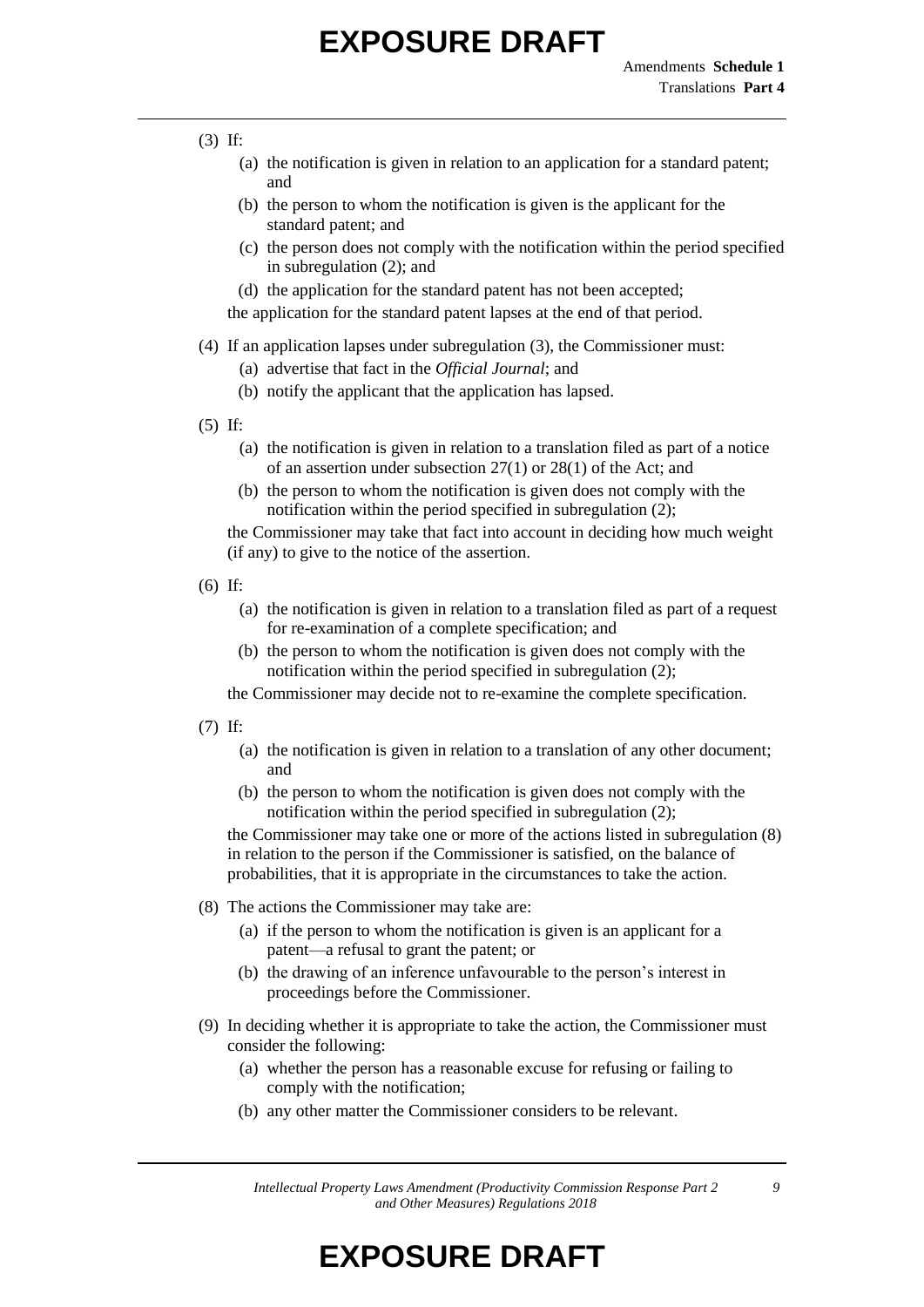**Schedule 1** Amendments **Part 4** Translations

## **31 After subparagraph 22.26(2)(a)(va)**

Insert:

(vb) subregulation 22.15A(2) (certificate of verification);

*10 Intellectual Property Laws Amendment (Productivity Commission Response Part 2 and Other Measures) Regulations 2018*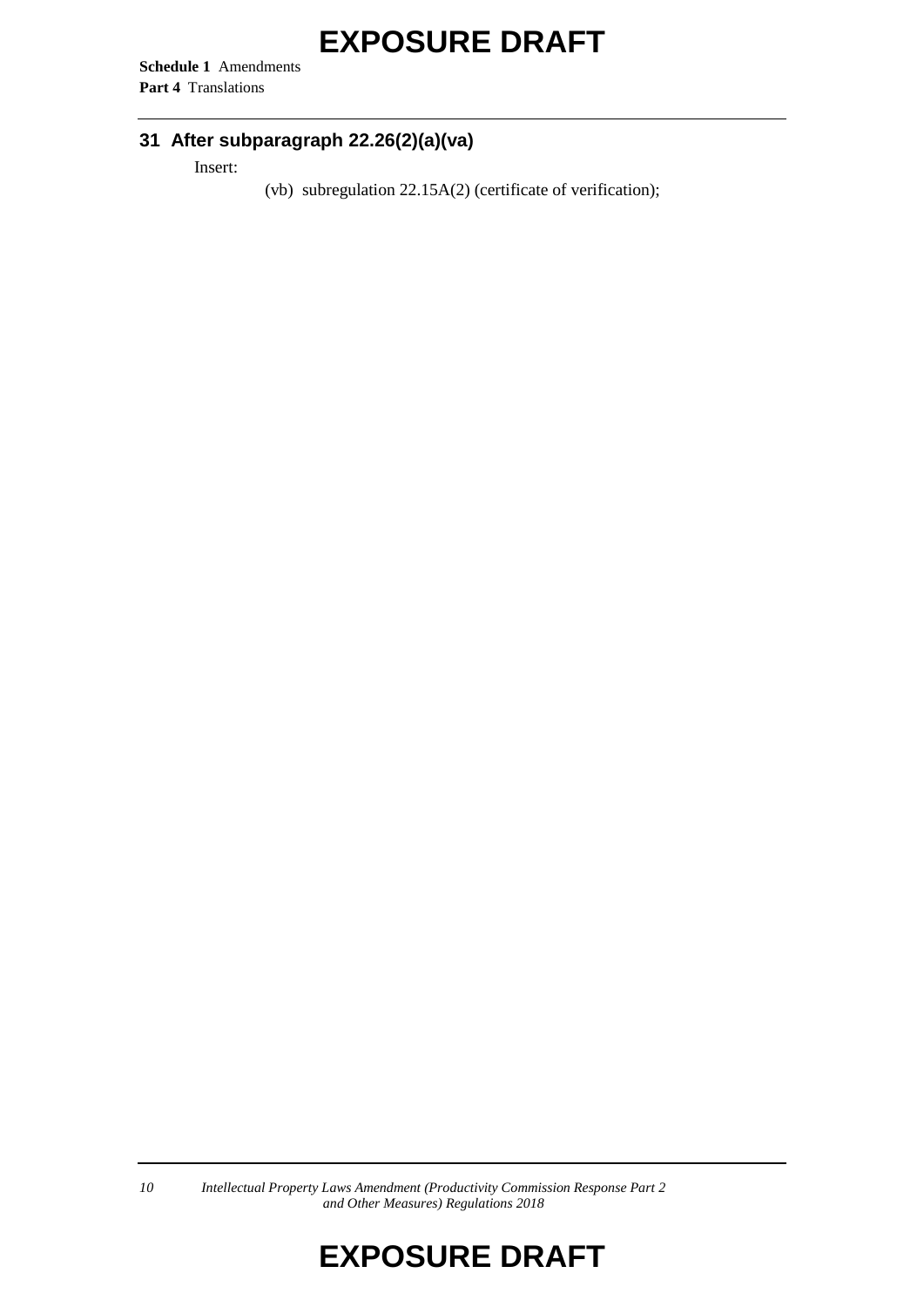## **Part 5—Delegation**

### *Designs Regulations 2004*

### **32 Regulation 10.01**

Before "For", insert "(1)".

### **33 At the end of regulation 10.01**

Add:

(2) The Registrar may delegate all or any of the Registrar's powers or functions under paragraph  $127(1)(a)$  or (c) of the Act to an employee of the Designs Office who holds or performs the duties of an Executive Level 1 position, or an equivalent or higher position.

## *Patents Regulations 1991*

#### **34 Regulation 21.2**

Before "For", insert "(1)".

### **35 Regulation 21.2**

Omit "210(a) and (c)", substitute "210(1)(a) and (c)".

### **36 At the end of regulation 21.2**

Add:

- (2) The Commissioner may delegate all or any of the Commissioner's powers or functions under paragraph  $210(1)(a)$  or (c) of the Act to an employee of the Patent Office who holds or performs the duties of an Executive Level 1 position, or an equivalent or higher position.
	- Note: Under paragraphs 210(1)(a) and (c) of the Act, the Commissioner may summon witnesses and require the production of documents or articles.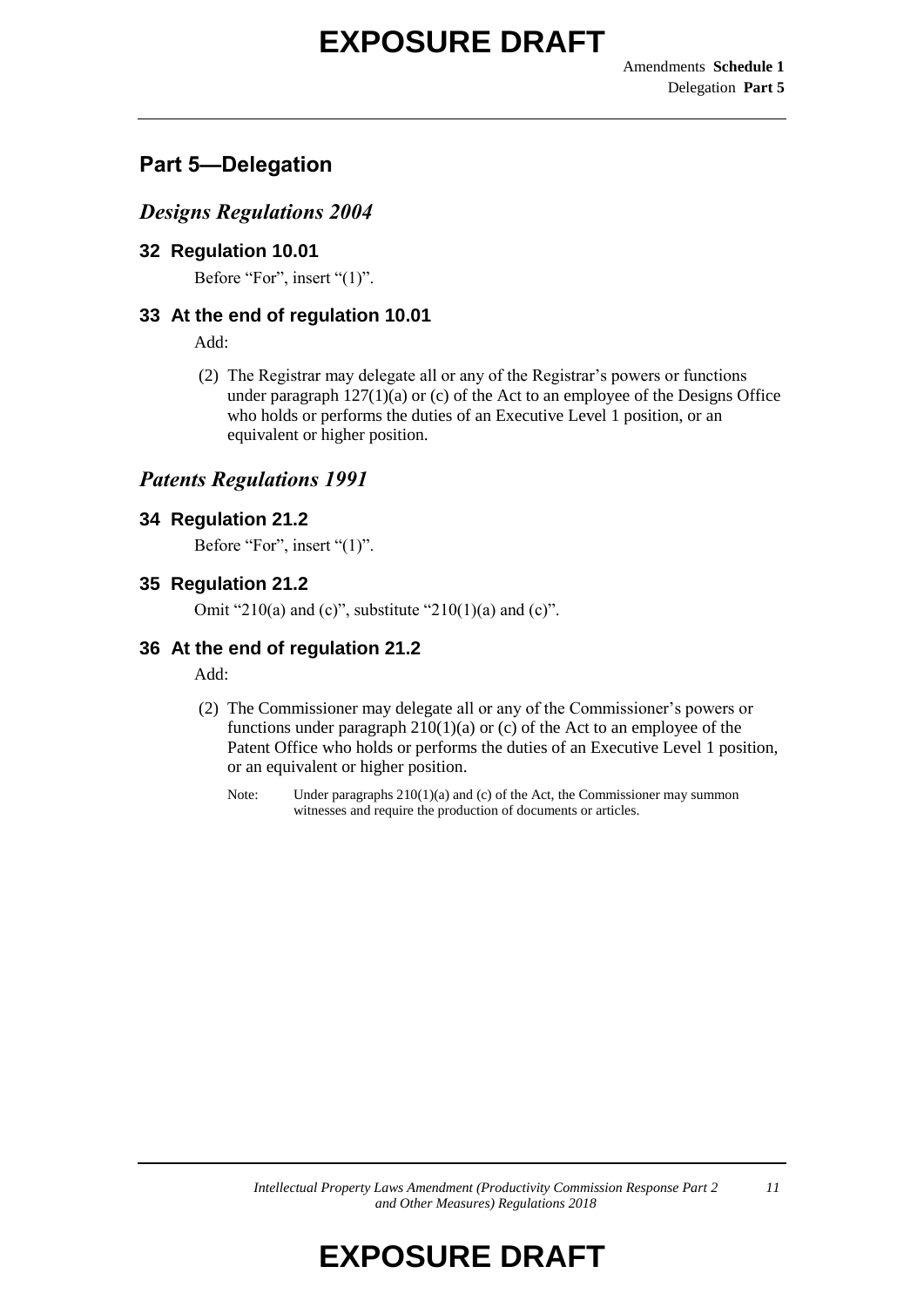## **Part 6—Fees**

### *Patents Regulations 1991*

### **37 Clause 4 of Schedule 7 (cell at table item 404, column 2)**

Repeal the cell, substitute:

The international filing fee (where applicable, as reduced under item 403) and the handling fee are reduced in accordance with item 5 of the Schedule of Fees set out in the PCT.

*12 Intellectual Property Laws Amendment (Productivity Commission Response Part 2 and Other Measures) Regulations 2018*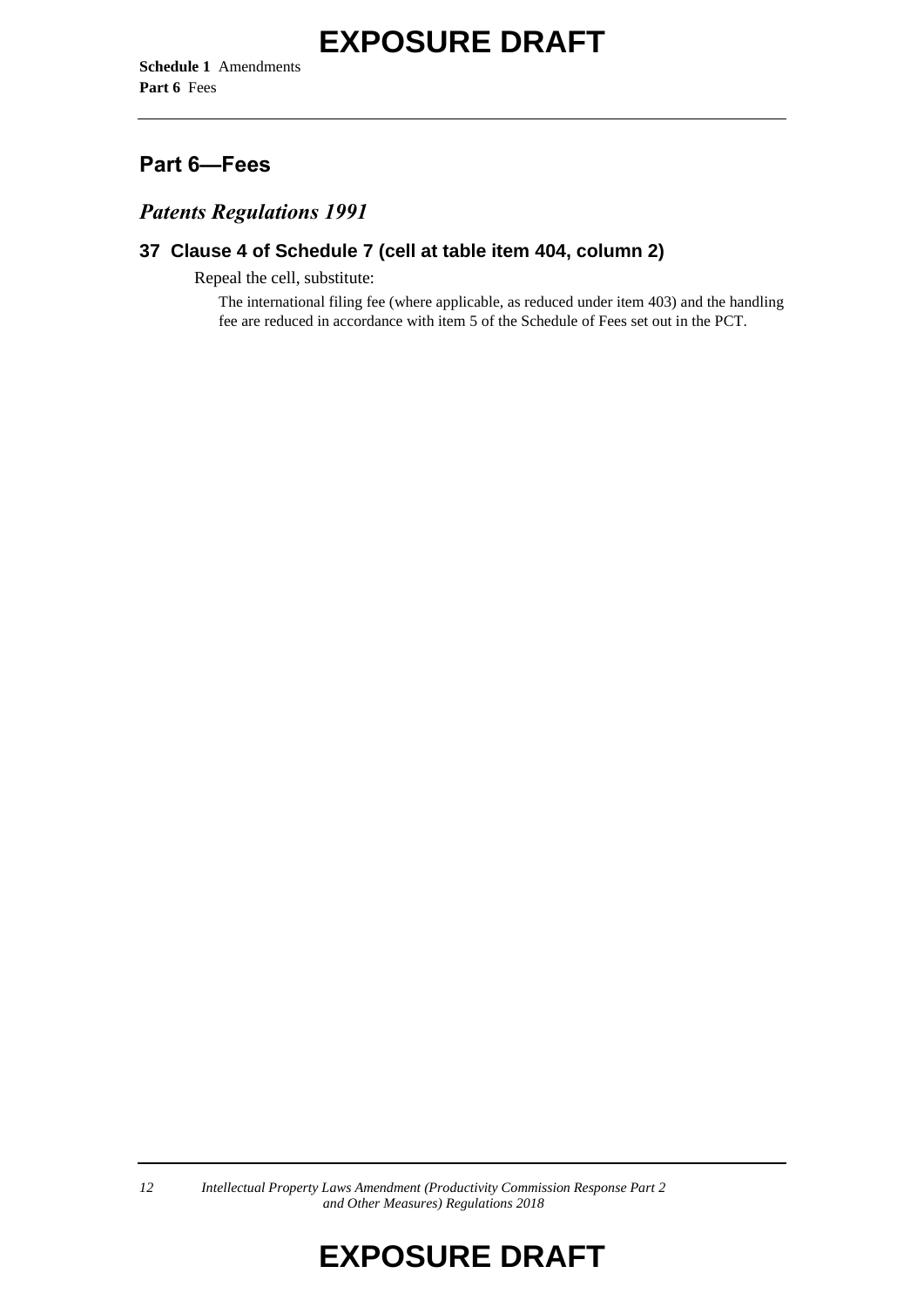## **Part 7—Extension of time for acceptance**

### *Patents Regulations 1991*

### **38 Paragraph 13.4(1)(f)**

Repeal the paragraph, substitute:

(f) if a person has applied under subsection 36(1) of the Act for a declaration in relation to the patent request and complete specification—subject to subregulation (3), the period of 3 months from the day the Commissioner decides to make a declaration, or to refuse to make a declaration;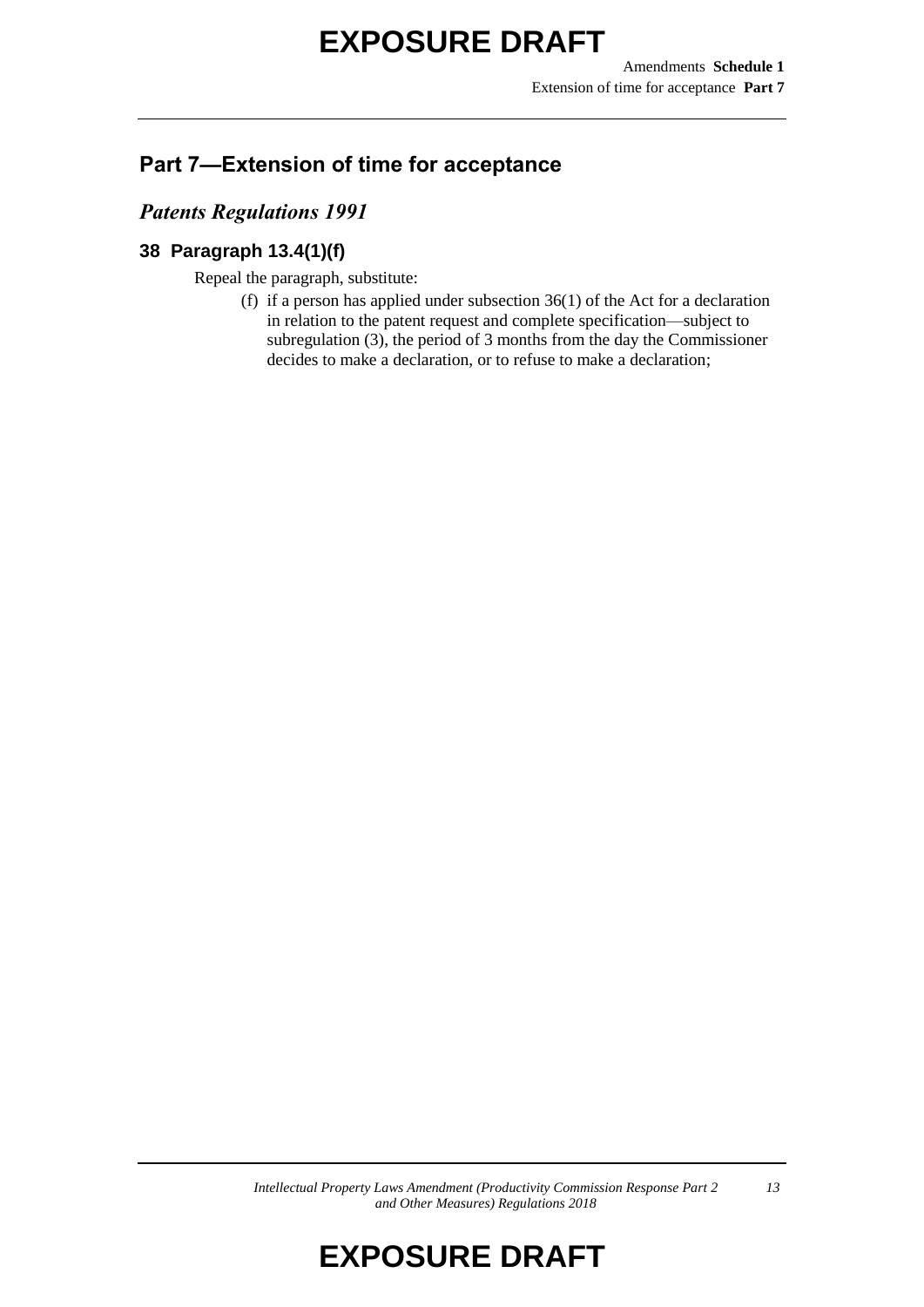**Schedule 1** Amendments **Part 8** Application, transitional and saving provisions

## **Part 8—Application, transitional and saving provisions**

## *Patents Regulations 1991*

## **39 In the appropriate position in Chapter 23** Insert:

## **Part 5—Amendments made by the Intellectual Property Laws Amendment (Productivity Commission Response Part 2 and Other Measures) Regulations 2018**

#### **23.50 Application of amendments**

- (1) The amendments of regulation 3.25E made by Part 2 of Schedule 1 to the *Intellectual Property Laws Amendment (Productivity Commission Response Part 2 and Other Measures) Regulations 2018* apply in relation to requests made after the commencement of that Part.
- (2) The repeal of regulation 17.1 made by Part 2 of Schedule 1 to the *Intellectual Property Laws Amendment (Productivity Commission Response Part 2 and Other Measures) Regulations 2018* does not apply in relation to applications made before the commencement of that Part.
- (3) The amendment of regulation 3.25D made by Part 3 of Schedule 1 to the *Intellectual Property Laws Amendment (Productivity Commission Response Part 2 and Other Measures) Regulations 2018* applies in relation to orders made after the commencement of that Part.
- (4) The amendment of regulation 12.1 made by Part 3 of Schedule 1 to the *Intellectual Property Laws Amendment (Productivity Commission Response Part 2 and Other Measures) Regulations 2018* applies in relation to applications made after the commencement of that Part.
- (5) Subject to subregulation (6), the amendments of these Regulations made by Part 4 of Schedule 1 to the *Intellectual Property Laws Amendment (Productivity Commission Response Part 2 and Other Measures) Regulations 2018* apply in relation to translations filed after the commencement of that Part.
- (6) The amendments of regulation 3.5AF made by Part 4 of Schedule 1 to the *Intellectual Property Laws Amendment (Productivity Commission Response Part 2 and Other Measures) Regulations 2018* apply in relation to applications that meet the requirements of subsection 29A(5) of the Act after the commencement of that Part.
- (7) The amendment of regulation 13.4 made by Part 7 of Schedule 1 to the *Intellectual Property Laws Amendment (Productivity Commission Response Part 2 and Other Measures) Regulations 2018* applies in relation to: (a) applications made after the commencement of that Part; and

*14 Intellectual Property Laws Amendment (Productivity Commission Response Part 2 and Other Measures) Regulations 2018*